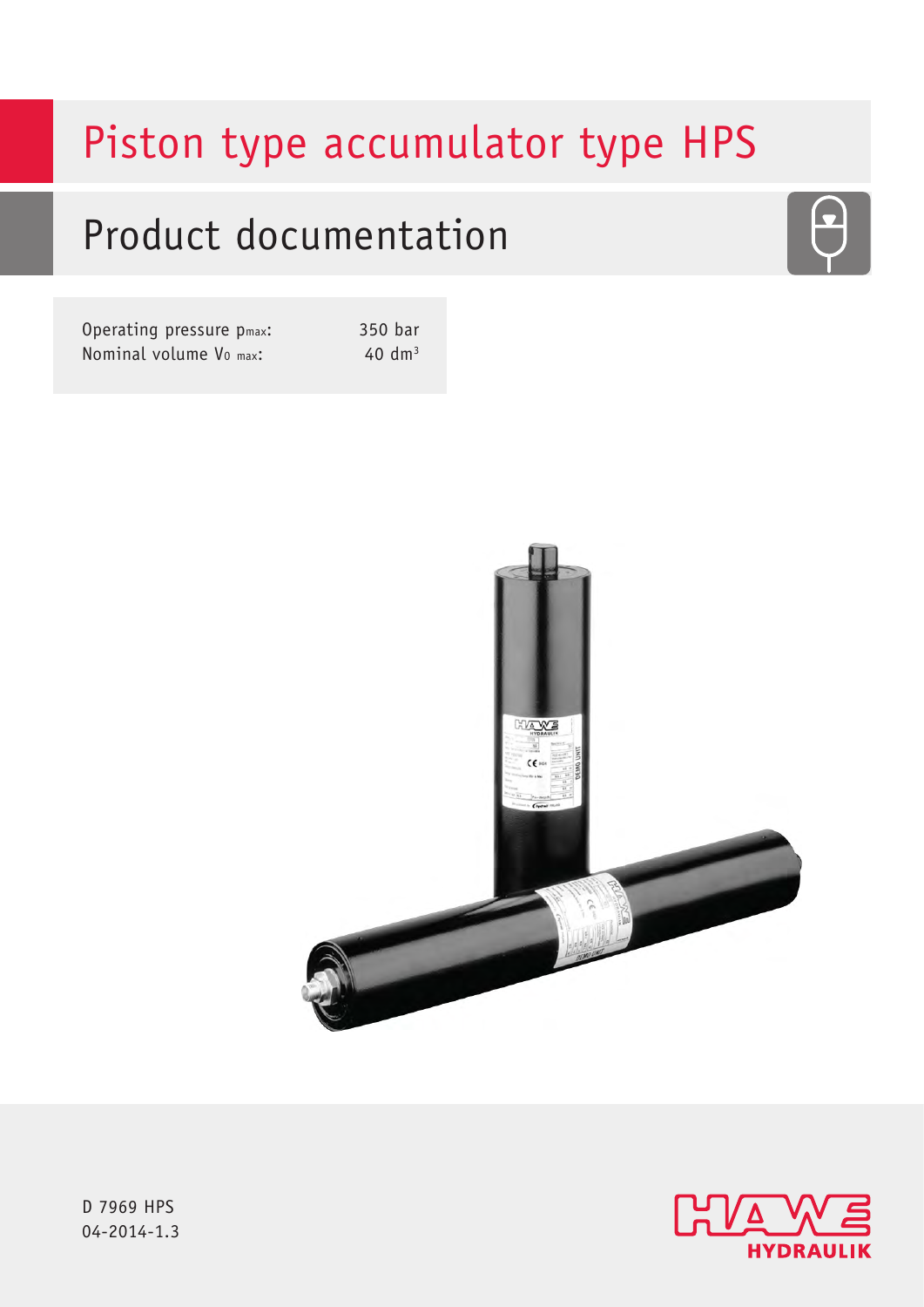

© by HAWE Hydraulik SE.

The forwarding and reproduction of this document, as well as the use and communication of its contents, are forbidden unless expressely permitted.

Any breach or infringement will result in liability for damages.

All rights reserved concerning patent or utility model registrations.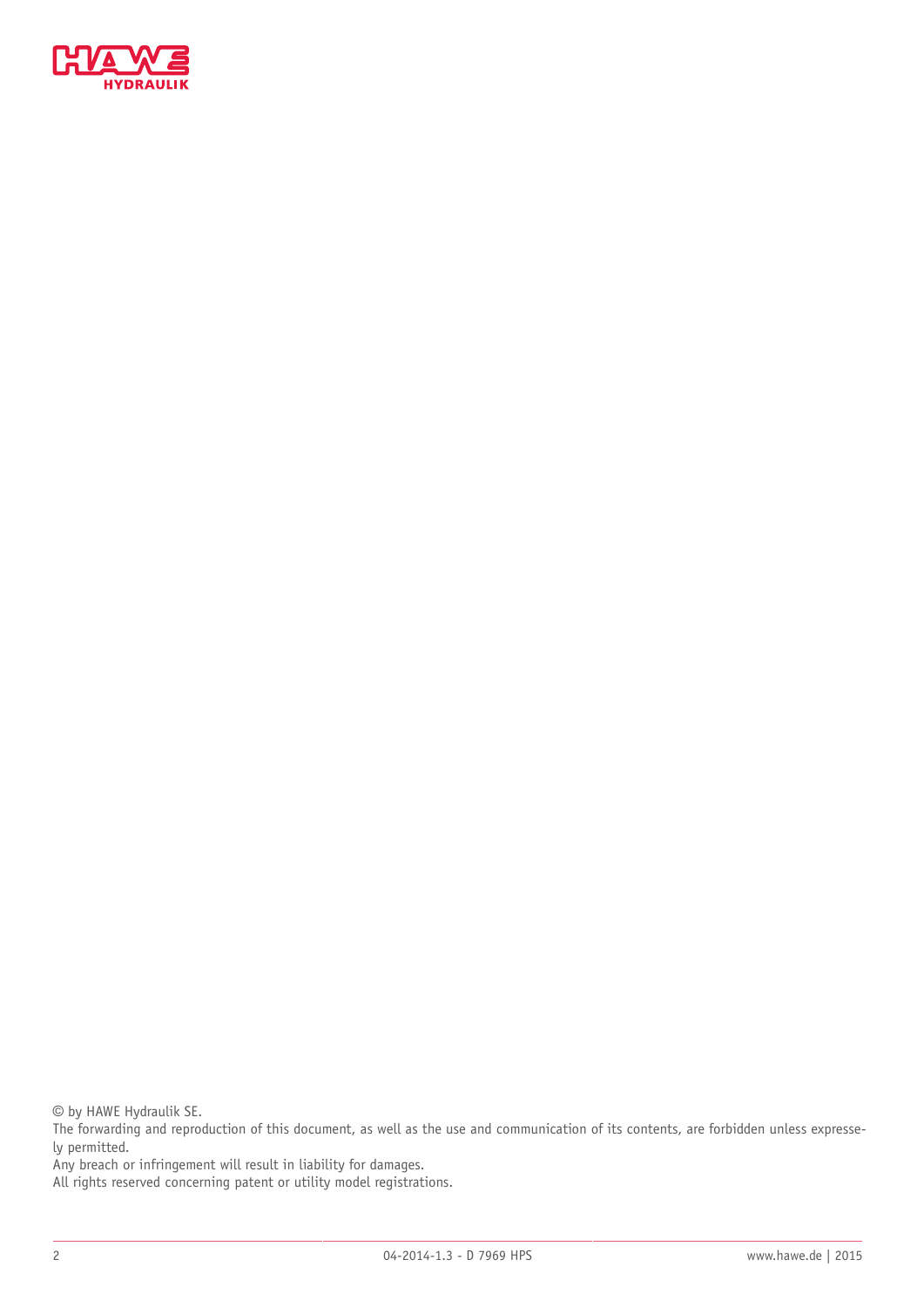

## Contents

| $\mathbf{1}$   |  |
|----------------|--|
| $\overline{2}$ |  |
| 2.1            |  |
| 3              |  |
| 3.1            |  |
|                |  |
| $\overline{4}$ |  |
| 4.1            |  |
| 5              |  |
| 5.1            |  |
| 5.1.1          |  |
| 5.1.2          |  |
| 5.1.3          |  |
| 5.2            |  |
| 5.3            |  |
| 5.3.1          |  |
| 5.4            |  |
| 5.5            |  |
| 5.5.1          |  |
| 5.5.2          |  |
| 5.5.3          |  |
| 6              |  |
| 6.1            |  |
| 6.2            |  |
| 6.3            |  |
|                |  |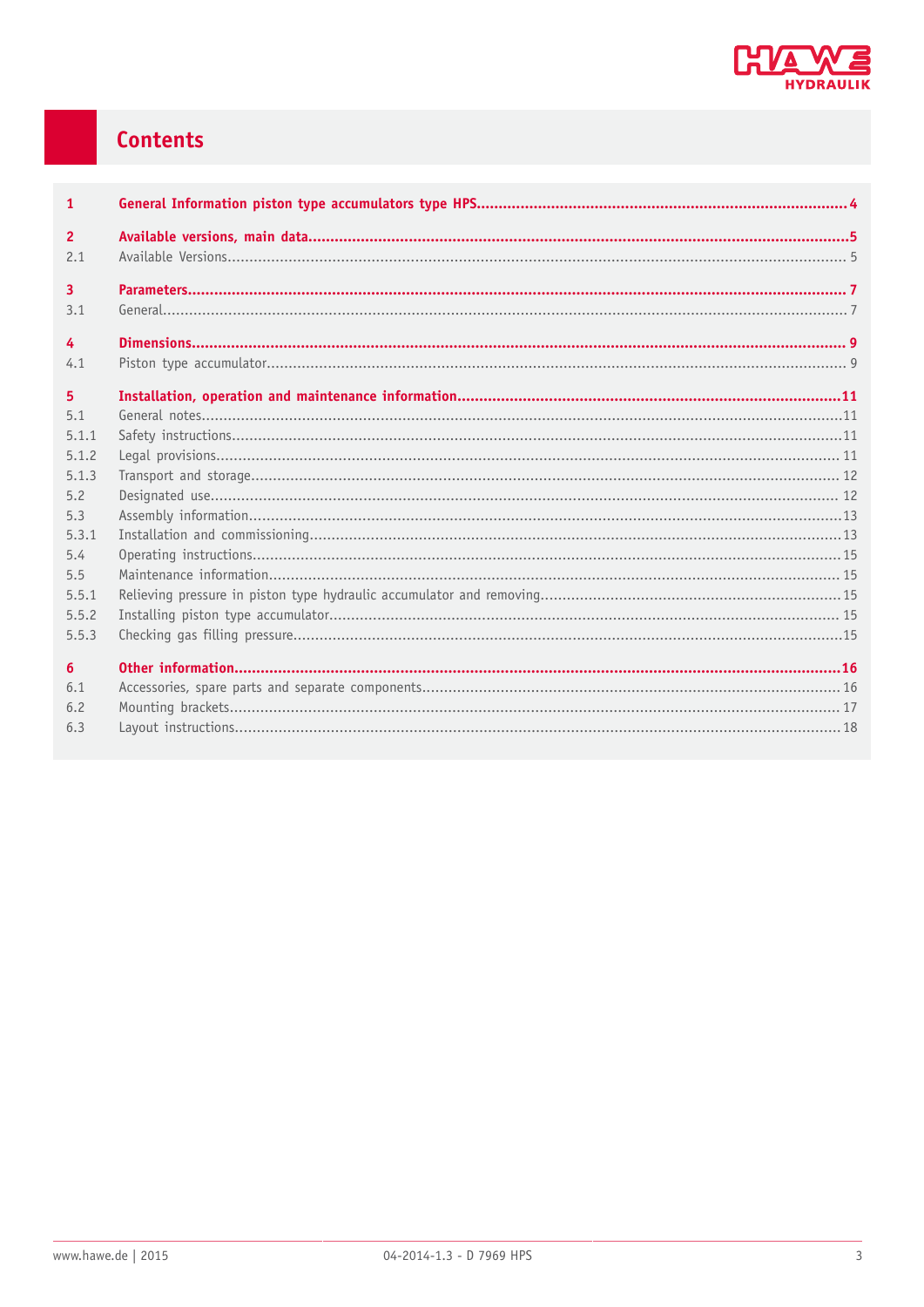

## <span id="page-3-0"></span>**1 General Information piston type accumulators type HPS**

Piston type accumulators are a type of hydraulic accumulator. A freely moving piston separates the compressible gas cushion from the hydraulic fluid. The piston type accumulator type HPS supports or increases the pump delivery flow or stores pressure energy. It is used in clamping hydraulics to compensate for volume changes in the event of temperature fluctuations, to cover any leakage losses or to dampen oscillations.

The piston type accumulator type HPS can be installed in different situations with the aid of suitable fastening clips.

#### **Features and benefits:**

- Compact design
- Option of integration into the HAWE modular system

#### **Intended applications:**

- Accumulator charging systems
- Construction machines
- Wind power plants
- Machine tools



*Figure 1: Piston-type accumulators type HPS*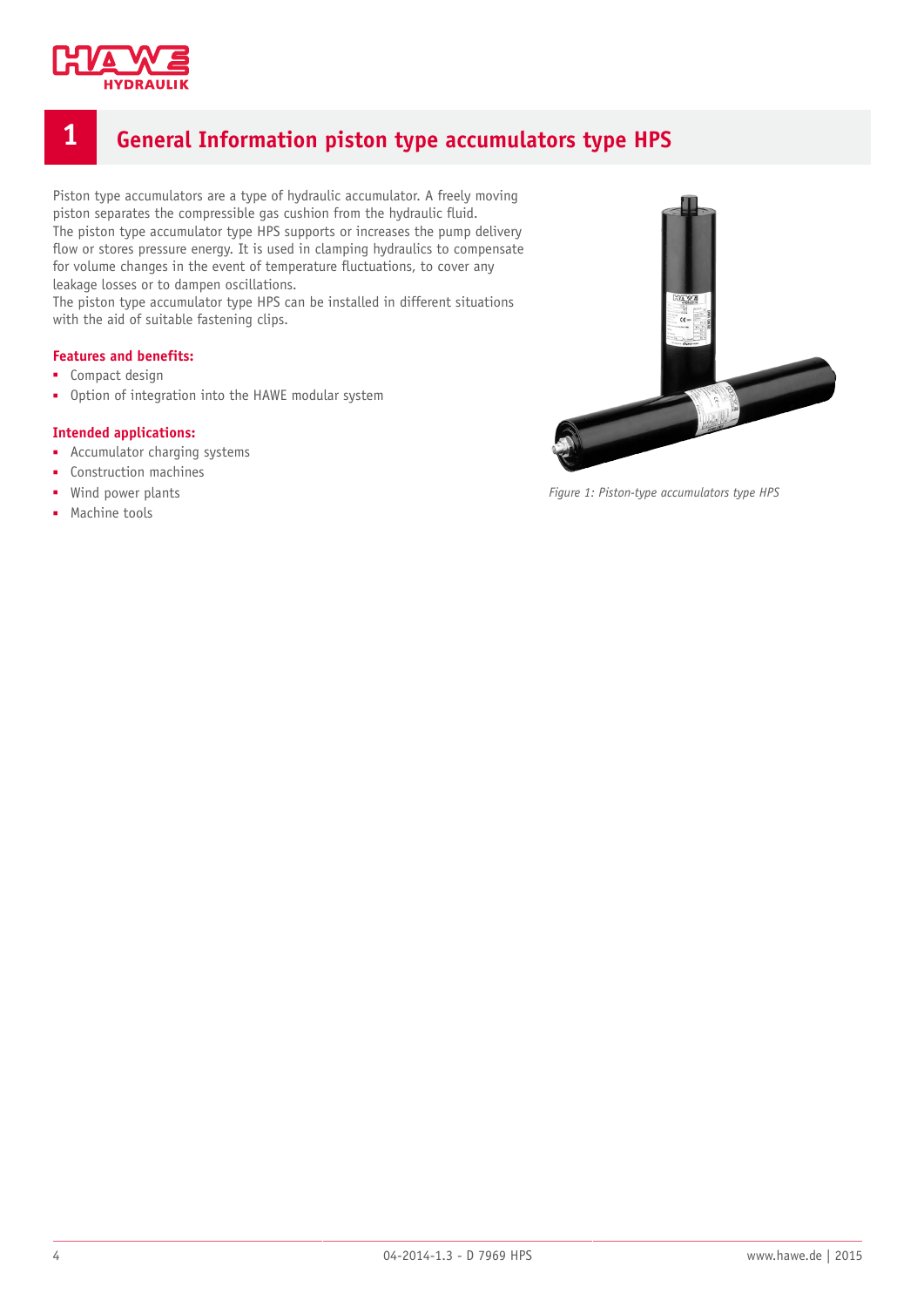

#### <span id="page-4-1"></span><span id="page-4-0"></span>**2.1 Available Versions**

**Order coding example:**

| <b>HPS 10</b> | $-350$ | $-080$ | $-0040$                  | $-160$ |                                   |
|---------------|--------|--------|--------------------------|--------|-----------------------------------|
|               |        |        |                          |        |                                   |
|               |        |        |                          |        | Gas pre-load pressure $p_0$ (bar) |
|               |        |        | Nominal volume           |        | Table 2 Nominal volume            |
|               |        |        |                          |        | Inner diameter Table 1 Basic type |
|               |        |        | Operation pressure (bar) |        | Table 1 Basic type                |

**Basic type** Table 1 Basic type

#### **Table 1 Basic type**

| <b>Basic type</b> | Max. permissible<br>operating pressure<br>MWP (bar) | Available nominal volume Inner diameter<br>$V_0$ (dm <sup>3</sup> ) | (mm) |
|-------------------|-----------------------------------------------------|---------------------------------------------------------------------|------|
| HPS 10-350-050-   | 350                                                 | 0.11.0                                                              | 50   |
| HPS 10-350-080-   |                                                     | 0.44.0                                                              | 80   |
| HPS 10-350-100-   |                                                     | 2.010.0                                                             | 100  |
| HPS 10-350-140-   |                                                     | 4.025.0                                                             | 140  |
| HPS 10-350-160-   |                                                     | 6.030.0                                                             | 160  |
| HPS 10-350-180-   |                                                     | 8.040.0                                                             | 180  |

For information on gas pre-load pressure, see [Chapter 6.3, "Layout instructions"](#page-17-0)

For information on mounting brackets, see [Chapter 6.2, "Mounting brackets"](#page-16-0)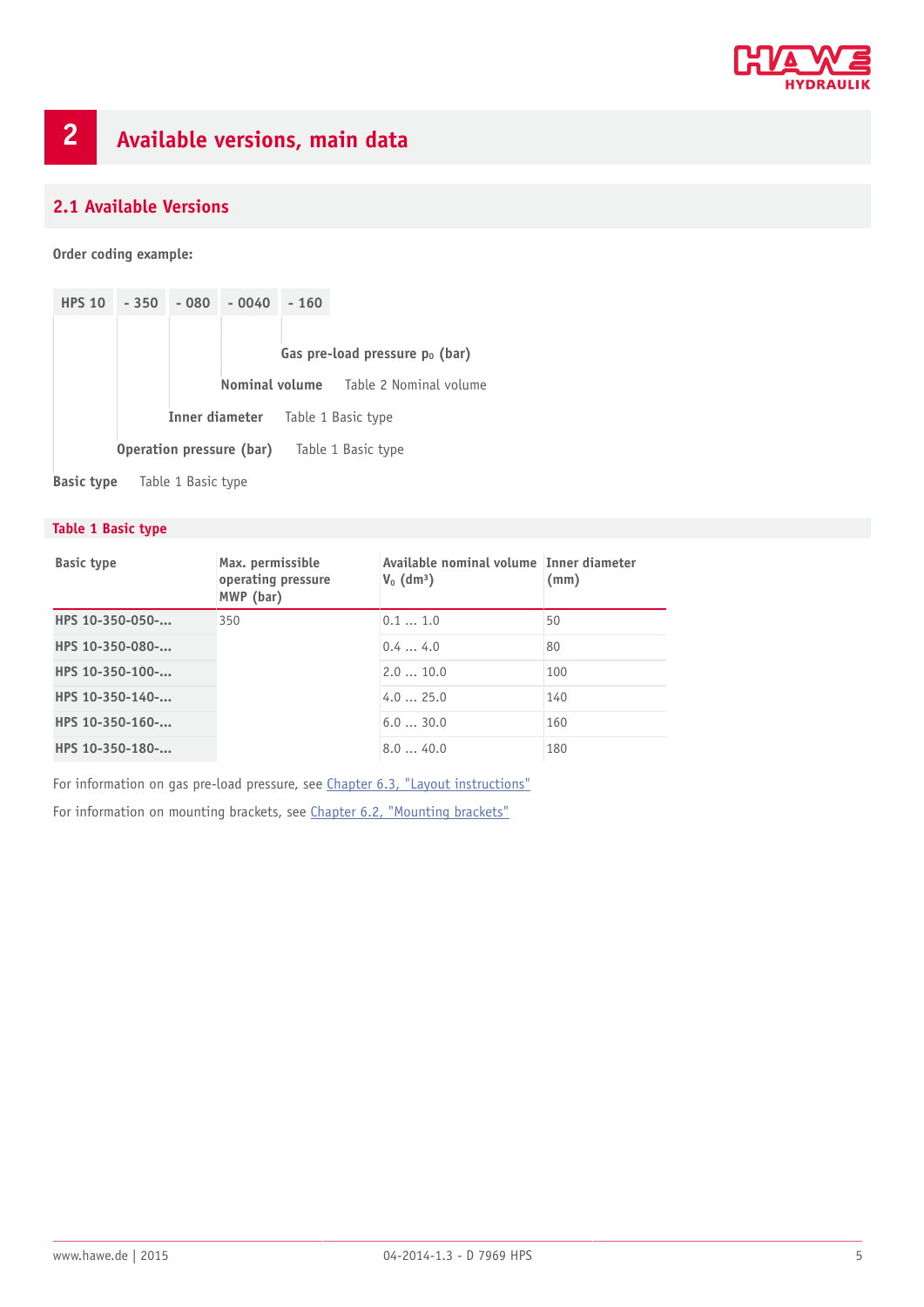

#### **Table 2 Nominal volume**

| <b>Basic type</b> | Coding | Nominal volume<br>$V_0$ (dm <sup>3</sup> ) | <b>Basic type</b> | Coding | <b>Nominal volume</b><br>$V_0$ (dm <sup>3</sup> ) |
|-------------------|--------|--------------------------------------------|-------------------|--------|---------------------------------------------------|
| HPS 10-350-050    | 0001   | 0.1                                        | HPS 10-350-140    | 0040   | 4.0                                               |
|                   | 0002   | 0.2                                        |                   | 0050   | 5.0                                               |
|                   | 0003   | 0.3                                        |                   | 0060   | 6.0                                               |
|                   | 0004   | 0.4                                        |                   | 0100   | 10.0                                              |
|                   | 0005   | 0.5                                        |                   | 0120   | 12.0                                              |
|                   | 0007   | 0.7                                        |                   | 0150   | 15.0                                              |
|                   | 0010   | 1.0                                        |                   | 0200   | 20.0                                              |
| HPS 10-350-080    | 0004   | 0.4                                        |                   | 0250   | 25.0                                              |
|                   | 0005   | 0.5                                        | HPS 10-350-160    | 0060   | 6.0                                               |
|                   | 00075  | 0.75                                       |                   | 0080   | 8.0                                               |
|                   | 0010   | 1.0                                        |                   | 0100   | 10.0                                              |
|                   | 0015   | 1.5                                        |                   | 0150   | 15.0                                              |
|                   | 0020   | 2.0                                        |                   | 0200   | 20.0                                              |
|                   | 0030   | 3.0                                        |                   | 0250   | 25.0                                              |
|                   | 0040   | 4.0                                        |                   | 0300   | 30.0                                              |
| HPS 10-350-100    | 0020   | 2.0                                        | HPS 10-350-180    | 0080   | 8.0                                               |
|                   | 0030   | 3.0                                        |                   | 0100   | 10.0                                              |
|                   | 0040   | 4.0                                        |                   | 0120   | 12.0                                              |
|                   | 0060   | 6.0                                        |                   | 0150   | 15.0                                              |
|                   | 0080   | 8.0                                        |                   | 0200   | 20.0                                              |
|                   | 0100   | 10.0                                       |                   | 0250   | 25.0                                              |
|                   |        |                                            |                   | 0300   | 30.0                                              |
|                   |        |                                            |                   | 0350   | 35.0                                              |
|                   |        |                                            |                   | 0400   | 40.0                                              |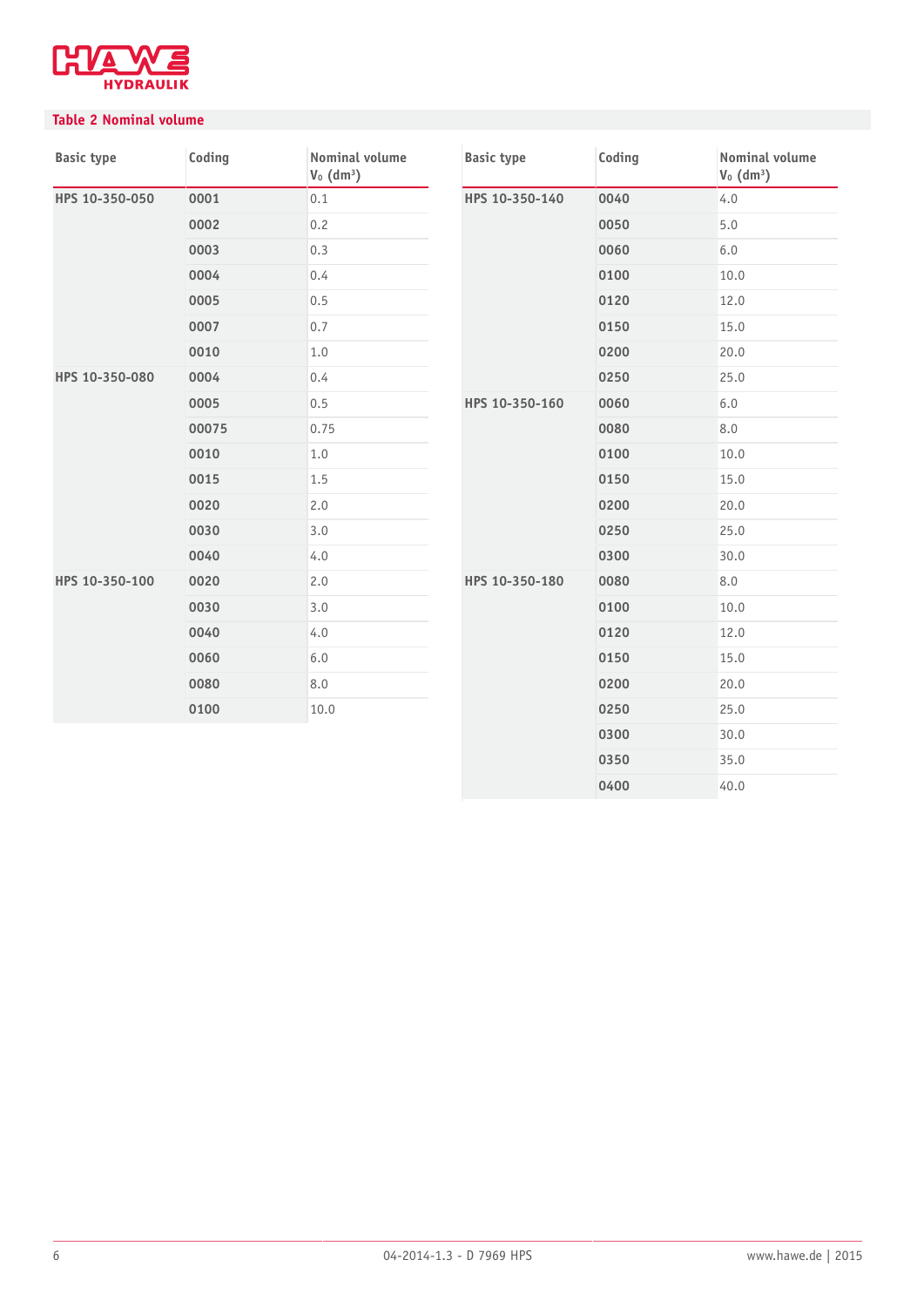

## <span id="page-6-0"></span>**3 Parameters**

### <span id="page-6-1"></span>**3.1 General**

| Design                       | Hydraulic piston type accumulator according to the Pressure Equipment Directive 97/23/EG<br>(PED), screwed end flanges                                                                                                                                                                                                                                                                                                  |
|------------------------------|-------------------------------------------------------------------------------------------------------------------------------------------------------------------------------------------------------------------------------------------------------------------------------------------------------------------------------------------------------------------------------------------------------------------------|
| Max. operating/test pressure | 350 bar / 501 bar                                                                                                                                                                                                                                                                                                                                                                                                       |
| <b>Surface</b>               | Painted black                                                                                                                                                                                                                                                                                                                                                                                                           |
| <b>Gas filling</b>           | $N_2$ only (nitrogen)!                                                                                                                                                                                                                                                                                                                                                                                                  |
| <b>Temperature</b>           | Ambient: approx. -20 to +80°C, oil: -20°C to +80°C, pay attention to the viscosity range!<br>Biologically degradable pressure fluids: note manufacturer specifications. With consideration<br>for the seal compatibility, not above $+70^{\circ}$ C.                                                                                                                                                                    |
| Hydraulic fluid              | Hydraulic oil: conforming to DIN 51 524 Part 1 to 3; ISO VG 10 to 68 conforming DIN 51 519<br>Viscosity range: min. approx. 10, max. approx. 300 mm <sup>2</sup> /s<br>Optimal operating range: approx. 10 to 35 mm <sup>2</sup> /s<br>Also suitable for biologically degradable pressure fluids type HEPG (polyalkalene glycol) and<br>HEES (synthetic ester) at operating temperatures up to approx. $+70^{\circ}$ C. |
| <b>Lifetime</b>              | $1.2 \times 10^9$ cycles<br>For all other operating conditions the service life in accordance with PD 5500 Annex C must<br>be observed (Pressure Equipment Directive)                                                                                                                                                                                                                                                   |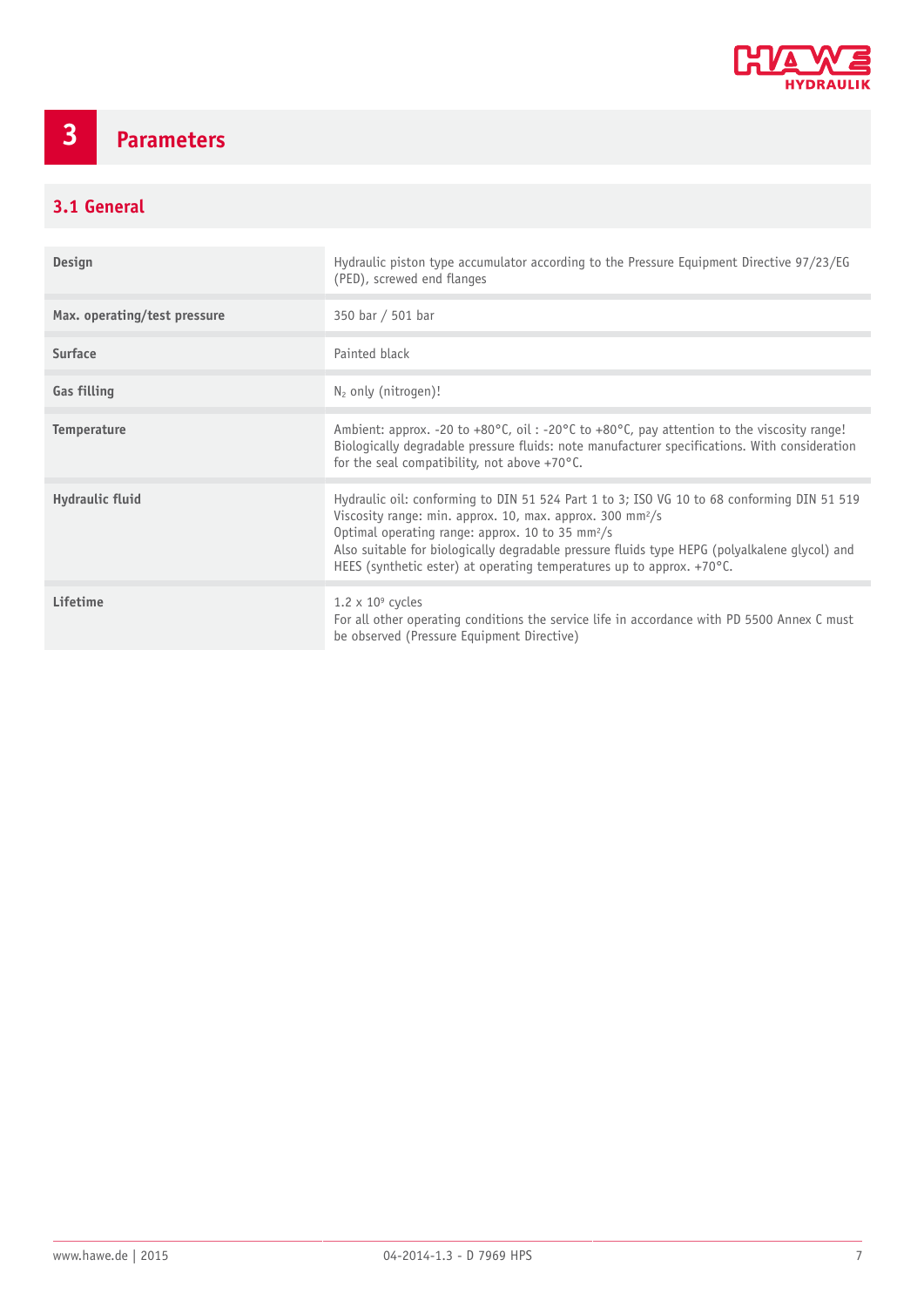

#### **Weight**

#### **Type HPS 10 - 350 - 050**

**Type HPS 10 - 350 - 080**

 $-0004$  = 5.7 kg  $-0005$  = 6.0 kg  $-00075$   $= 6.8$  kg  $-0010$  = 7.6 kg  $-0015$  = 9.2 kg  $-0020$  = 10.8 kg  $- 0030 = 14.1$  kg  $-0040$  = 17.3 kg

| $-0001$ | $= 1.9$ kg |
|---------|------------|
| $-0002$ | $= 2.2$ kg |
| $-0003$ | $= 2.6$ kg |
| $-0004$ | $= 3.0$ kg |
| $-0005$ | $= 3.3$ kg |
| $-0007$ | $= 4.0$ kg |
| $-0010$ | $= 5.0$ kg |
|         |            |

#### **Type HPS 10 - 350 - 140**

| - 0040  | $= 33.3$ kg |
|---------|-------------|
| $-0050$ | $= 35.7$ kg |
| $-0060$ | $=$ 38.1 kg |
| $-0100$ | $= 47.7$ kg |
| $-0120$ | $= 52.5$ kg |
| $-0150$ | $= 59.7$ kg |
| $-0200$ | $= 71.7$ kg |
| - 0250  | $= 83.7$ kg |

#### **Type HPS 10 - 350 - 160**

| - 0060 | = 48.9 kg   |
|--------|-------------|
| - 0080 | $= 53.1$ kg |
| - 0100 | $= 57.3$ kg |
| - 0150 | $= 67.6$ kg |
| - 0200 | $= 78.1$ kg |
| - 0250 | = 88.5 kg   |
| - 0300 | = 99.0 kg   |

#### **Type HPS 10 - 350 - 100**

| - 0020  | $= 14.8$ kg |
|---------|-------------|
| - 0030  | $= 17.4$ kg |
| - 0040  | $= 19.9$ kg |
| $-0060$ | $= 24.9$ kg |
| $-0080$ | $= 30.0$ kg |
| $-0100$ | $= 35.1$ kg |
|         |             |

#### **Type HPS 10 - 350 - 180**

| - 0080  | $= 68.3$ kg  |
|---------|--------------|
| - 0100  | $= 73.0$ kg  |
| $-0120$ | $= 77.6$ kg  |
| - 0150  | $= 84.6$ kg  |
| $-0200$ | $= 96.3$ kg  |
| $-0250$ | $= 107.9$ kg |
| $-0300$ | $= 119.6$ kg |
| - 0350  | $= 131.3$ kg |
| - 0400  | = 143.0 kg   |
|         |              |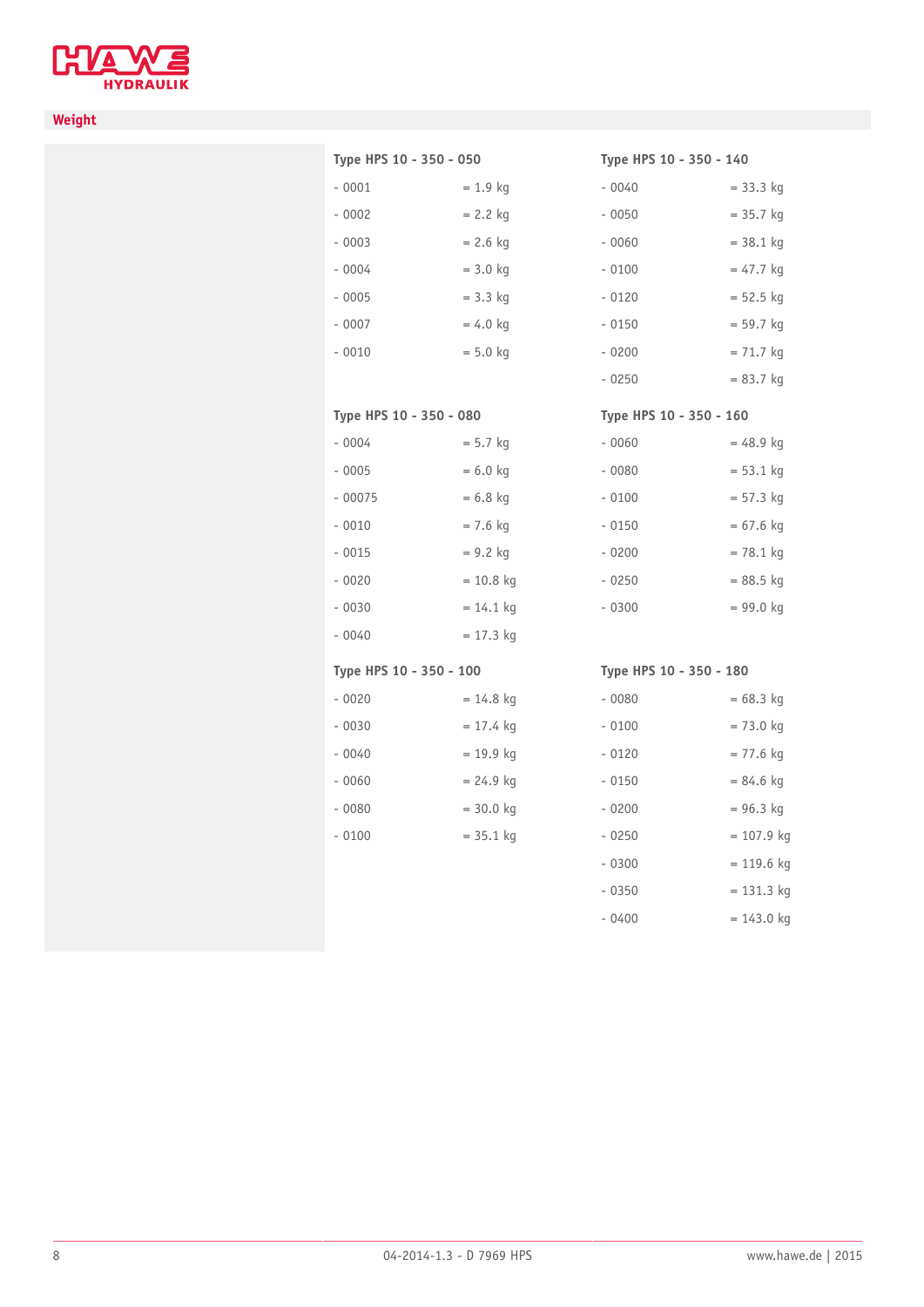

## <span id="page-8-0"></span>**4 Dimensions**

<span id="page-8-1"></span>All dimensions in mm, subject to change!

## **4.1 Piston type accumulator**



| <b>Type</b>                | D  | L   | G (ISO 228/1) (BSPP) |
|----------------------------|----|-----|----------------------|
| HPS 10 - 350 - 050 - 0001  | 60 | 130 | $G \frac{3}{4}$      |
| HPS 10 - 350 - 050 - 0002  | 60 | 181 | $G \frac{3}{4}$      |
| HPS 10 - 350 - 050 - 0003  | 60 | 232 | $G \frac{3}{4}$      |
| HPS 10 - 350 - 050 - 0004  | 60 | 283 | $G \frac{3}{4}$      |
| HPS 10 - 350 - 050 - 0005  | 60 | 334 | $G \frac{3}{4}$      |
| HPS 10 - 350 - 050 - 0007  | 60 | 435 | $G \frac{3}{4}$      |
| HPS 10 - 350 - 050 - 0010  | 60 | 588 | $G \frac{3}{4}$      |
| <b>Type</b>                | D  | L   | G (ISO 228/1) (BSPP) |
| HPS 10 - 350 - 080 - 0004  | 95 | 166 | $G \frac{3}{4}$      |
| HPS 10 - 350 - 080 - 0005  | 95 | 186 | $G \frac{3}{4}$      |
| HPS 10 - 350 - 080 - 00075 | 95 | 236 | $G \frac{3}{4}$      |
| HPS 10 - 350 - 080 - 0010  | 95 | 286 | $G \frac{3}{4}$      |
| HPS 10 - 350 - 080 - 0015  | 95 | 385 | $G \frac{3}{4}$      |
| HPS 10 - 350 - 080 - 0020  | 95 | 485 | $G \frac{3}{4}$      |
| HPS 10 - 350 - 080 - 0030  | 95 | 684 | $G \frac{3}{4}$      |
| HPS 10 - 350 - 080 - 0040  | 95 | 883 | $G \frac{3}{4}$      |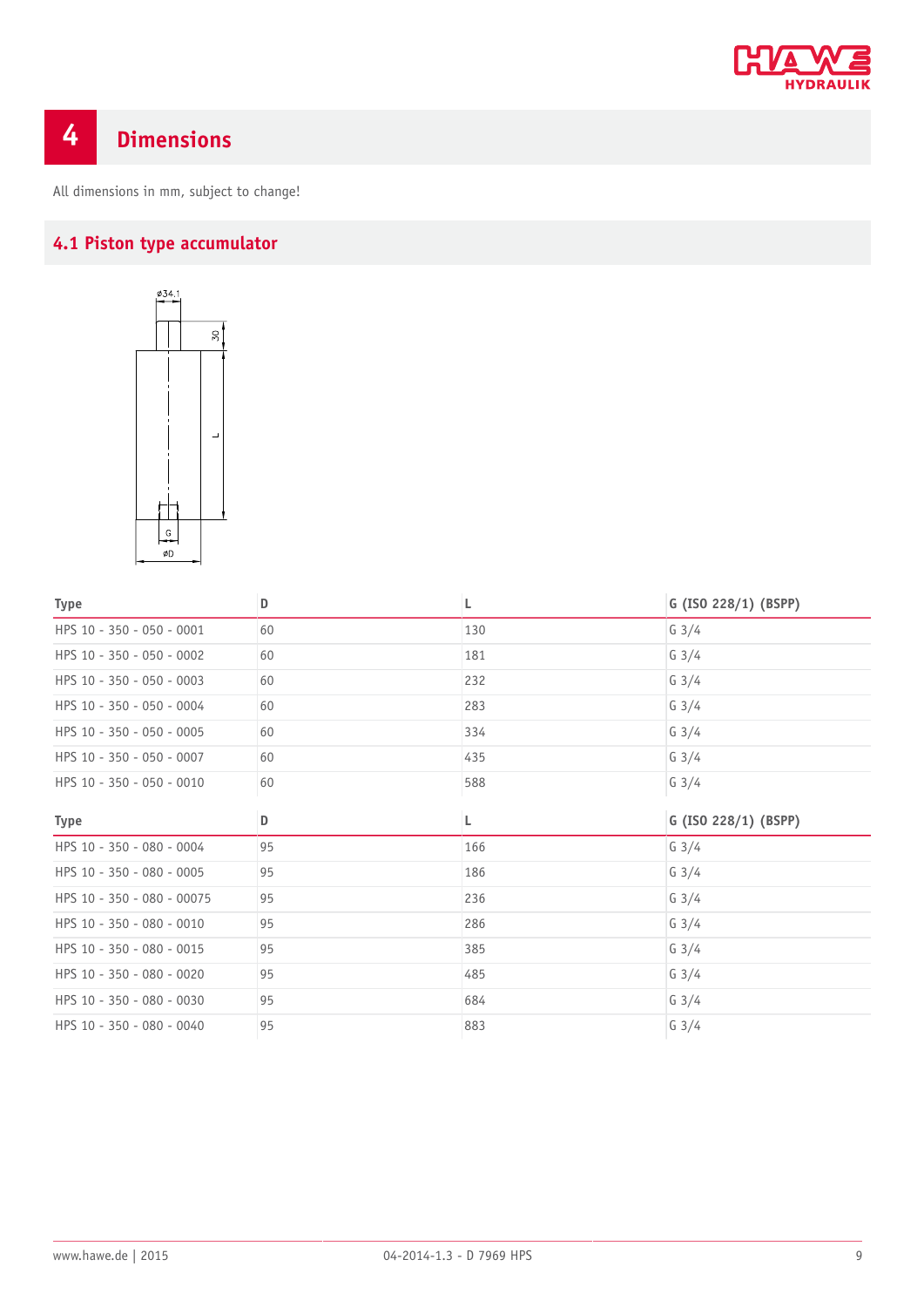

| <b>Type</b>               | D   | L    | G (ISO 228/1) (BSPP) |
|---------------------------|-----|------|----------------------|
| HPS 10 - 350 - 100 - 0020 | 115 | 381  | G <sub>1</sub>       |
| HPS 10 - 350 - 100 - 0030 | 115 | 509  | $G_1$                |
| HPS 10 - 350 - 100 - 0040 | 115 | 636  | $G_1$                |
| HPS 10 - 350 - 100 - 0060 | 115 | 891  | G <sub>1</sub>       |
| HPS 10 - 350 - 100 - 0080 | 115 | 1146 | $G_1$                |
| HPS 10 - 350 - 100 - 0100 | 115 | 1400 | $G_1$                |
| <b>Type</b>               | D   | L    | G (ISO 228/1) (BSPP) |
| HPS 10 - 350 - 140 - 0040 | 160 | 418  | G 1 1/2              |
| HPS 10 - 350 - 140 - 0050 | 160 | 483  | G 1 1/2              |
| HPS 10 - 350 - 140 - 0060 | 160 | 548  | G 1 1/2              |
| HPS 10 - 350 - 140 - 0100 | 160 | 808  | G 1 1/2              |
| HPS 10 - 350 - 140 - 0120 | 160 | 938  | G 1 1/2              |
| HPS 10 - 350 - 140 - 0150 | 160 | 1133 | G 1 1/2              |
| HPS 10 - 350 - 140 - 0200 | 160 | 1458 | G 1 1/2              |
| HPS 10 - 350 - 140 - 0250 | 160 | 1783 | G 1 1/2              |
| <b>Type</b>               | D   | L    | G (ISO 228/1) (BSPP) |
| HPS 10 - 350 - 160 - 0060 | 180 | 490  | G 1 1/2              |
| HPS 10 - 350 - 160 - 0080 | 180 | 589  | G 1 1/2              |
| HPS 10 - 350 - 160 - 0100 | 180 | 689  | G 1 1/2              |
| HPS 10 - 350 - 160 - 0150 | 180 | 937  | G 1 1/2              |
| HPS 10 - 350 - 160 - 0200 | 180 | 1186 | G 1 1/2              |
| HPS 10 - 350 - 160 - 0250 | 180 | 1435 | G 1 1/2              |
| HPS 10 - 350 - 160 - 0300 | 180 | 1684 | G 1 1/2              |
| <b>Type</b>               | D   | L    | G (ISO 228/1) (BSPP) |
| HPS 10 - 350 - 180 - 0080 | 205 | 496  | G 1 1/2              |
| HPS 10 - 350 - 180 - 0100 | 205 | 574  | G 1 1/2              |
| HPS 10 - 350 - 180 - 0120 | 205 | 653  | G 1 1/2              |
| HPS 10 - 350 - 180 - 0150 | 205 | 771  | G 1 1/2              |
| HPS 10 - 350 - 180 - 0200 | 205 | 968  | G 1 1/2              |
| HPS 10 - 350 - 180 - 0250 | 205 | 1164 | G 1 $1/2$            |
| HPS 10 - 350 - 180 - 0300 | 205 | 1361 | G 1 1/2              |
| HPS 10 - 350 - 180 - 0350 | 205 | 1557 | G 1 1/2              |
| HPS 10 - 350 - 180 - 0400 | 205 | 1754 | G 1 1/2              |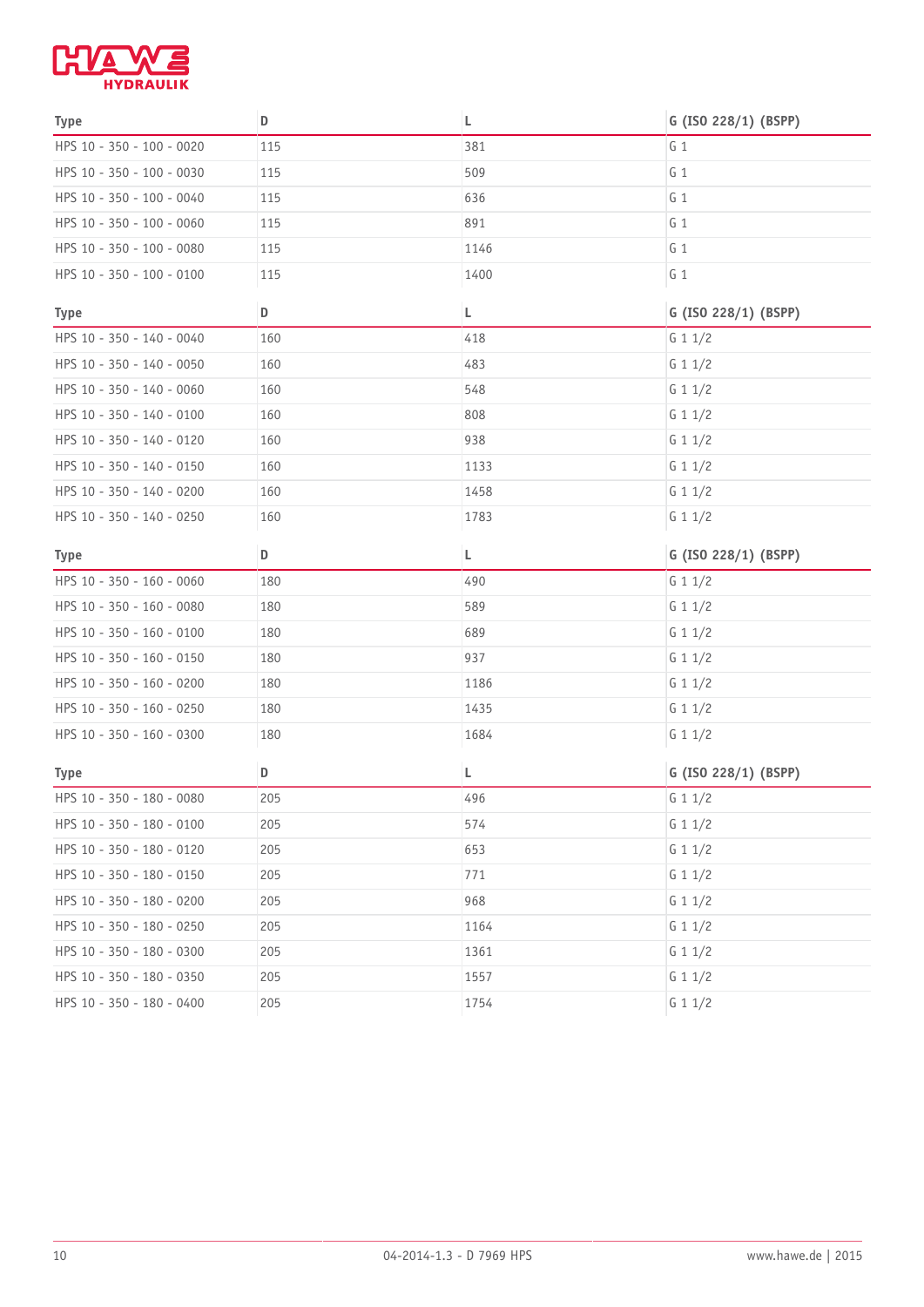

## <span id="page-10-0"></span>**5 Installation, operation and maintenance information**

#### <span id="page-10-1"></span>**5.1 General notes**

These accumulators are subject to the Pressure Equipment Directive PED 97/23/EC.

In accordance with article 3 of the Pressure Equipment Directive 97/23/EC the following hydraulic accumulators require a declaration of conformity as well as a CE mark:

- Hydraulic accumulators with a volume > 1 litre and p · V > 50 bar · litre (section 1.1 a, fluids in group 2)
- **■** Hydraulic accumulators with  $p \cdot V > 10,000$  bar  $\cdot$  litre (section 1.1 b, fluids in group 2)

#### BetrSichV is the German implementation of the EU directive 2009/104/EC

Only operate the accumulator within the specified data. The accumulator must only be installed, maintained and repaired by authorised and appropriately trained staff ; these tasks are governed by national regulations, the industrial health and safety regulations "Betriebssicherheitsverordnung (BetrSichV)" apply in Germany.

The gas pre-filling must be checked regularly.



#### **Note**

The complete hydraulic system has to be discharged prior to any kind of repair. A respective plate (HAWE order No. 7788 022 (4708 4258-00)) has to be applied at an easily visible spot on or near-by the accumulator.

No modification (welding, soldering, nor mechanical) must be carried out on the accumulator.

<span id="page-10-2"></span>Only original spare parts are allowed to be used.

#### **5.1.1 Safety instructions**

DIN EN ISO 4413:2010 provides further information on the technical design of accumulator systems. Summarizing there must be a facility to discharge the accumulator fluid side when servicing is carried out (drain valve and pressure gauge for monitoring purposes). The hydraulic accumulator must have its own safety valve (certified valve with TÜV unit approval). This must limit any momentary overpressure to 10% of the highest permissible pressure. In addition, a warning stating "Caution – disscharge accumulator prior to removal" must be affixed.

#### <span id="page-10-3"></span>**5.1.2 Legal provisions**

Hydraulic accumulators are classified as pressure vessels under the European Pressure Equipment Directive 97/23/EC. The local regulation for commissioning and operation for hydraulic accumulators have to be observed. The operator holds sole responsibility for compliance with the existing regulations. The supplied documents must be kept in a safe place, they will be needed for recurring inspections.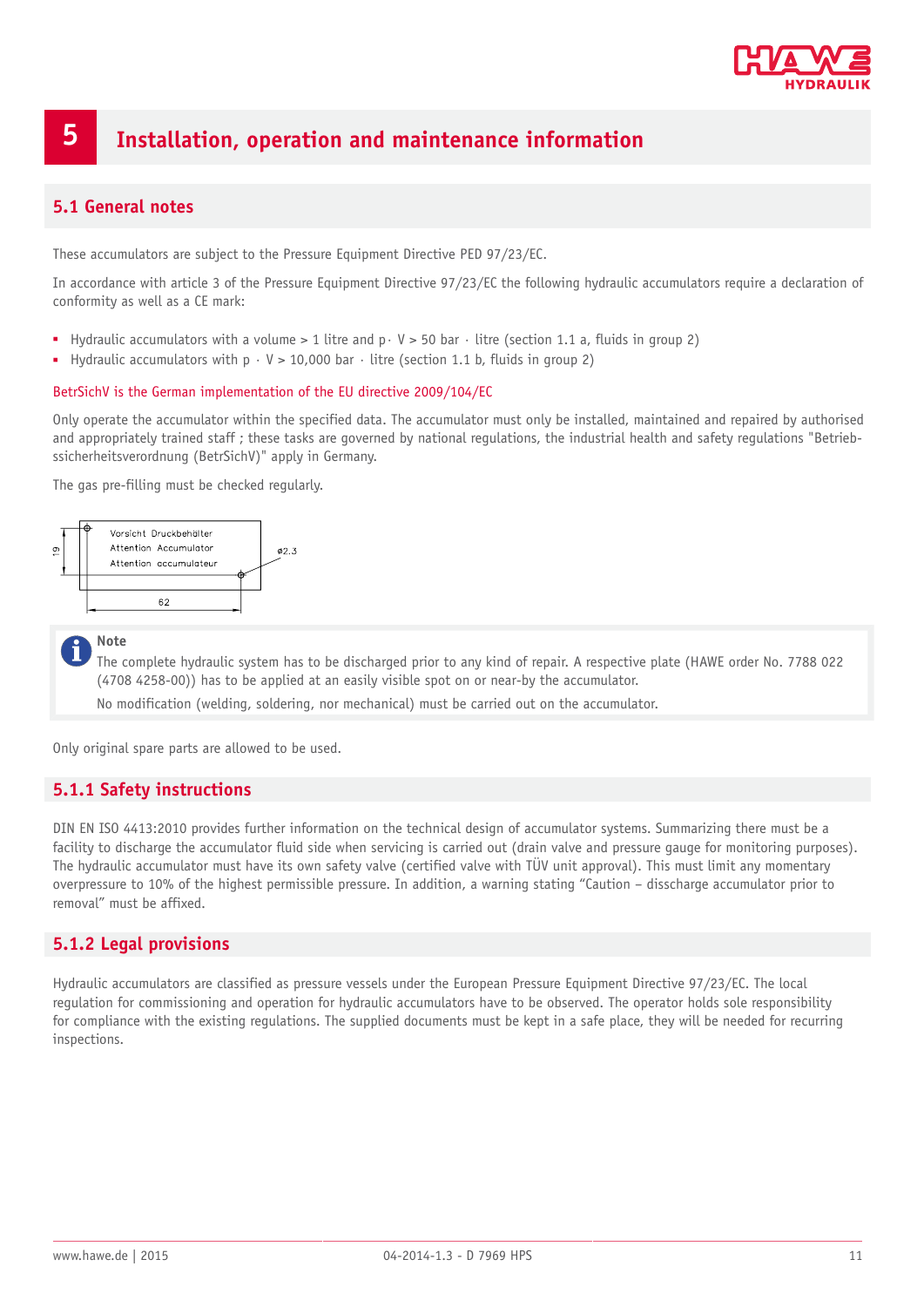

#### <span id="page-11-0"></span>**5.1.3 Transport and storage**

**Caution**

**Danger of injury and material damage due to incorrect transportation!**

■ Comply with the relevant regulations on transportation and safety.

#### **Note** i

Accumulators must be stored in a cool, dry place and protected from direct sunlight.

Dirt must be prevented from entering the accumulator.

If the accumulator is stored over a longer period, it is advisable to reduce the gas pre-load pressure to approx. 10 bar to prevent deformation of the sealing element or separator.

#### <span id="page-11-1"></span>**5.2 Designated use**

This fluid-power product has been designed, manufactured and tested acc. to standards and regulations generally applicable in the European Union and left the plant in a safe and fault-free condition.

To maintain this condition and ensure safe operation, operators must observe the information and warnings in this documentation.

This fluid-power product must be installed and integrated in a hydraulic system by a qualified staff who is familiar with and observes the general engineering principles and relevant applicable regulations and standards.

In addition, application-specific features of the system or installation location must be taken into account if relevant.

This product may only be used as a hydraulic accumulator within oil-hydraulic systems.

The product must be operated within the specified data. This documentation contains the technical parameters for various product versions.

## **Note**

Non-compliance will void any warranty claims made against HAWE Hydraulik.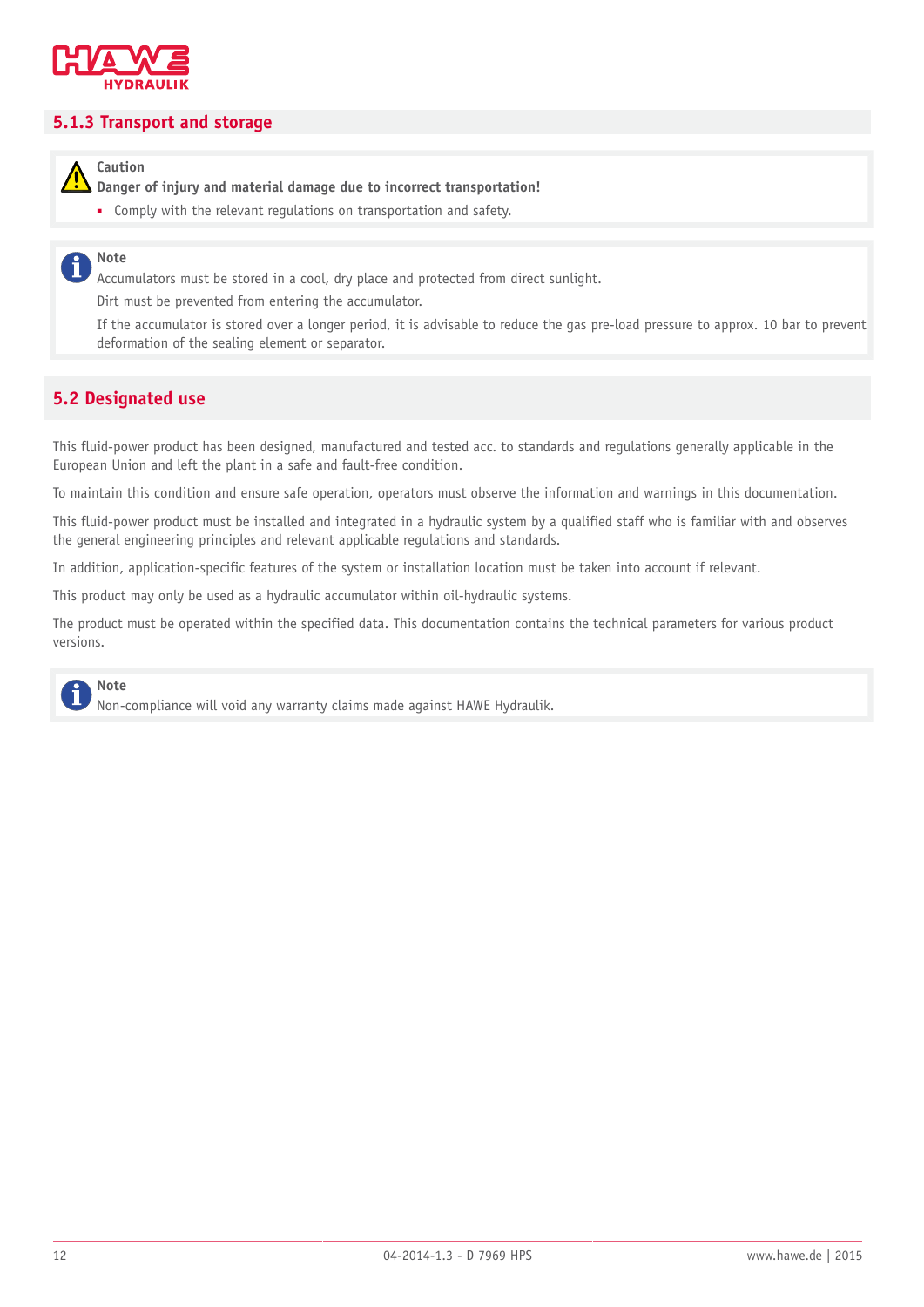

#### <span id="page-12-0"></span>**5.3 Assembly information**

The hydraulic accumulator must be integrated in the system via state of the art connection components (screw fittings, hoses, pipes, etc.). The hydraulic system must be shut down as a precautionary measure prior to dismounting; this applies in particular to systems with hydraulic accumulators.

#### <span id="page-12-1"></span>**5.3.1 Installation and commissioning**

#### **Warning**

**Risk of injury due to stored pressure escaping in an uncontrolled manner!**

- Prior to all maintenance work, depressurise the hydraulic system
- 1. Fit the accumulator to the bracket intended for this purpose, if possible route the gas side directing upwards.

2. Fit the required shut-off, drain and safety valves between the accumulator and the hydraulic system. The easiest way to do this is probably using a 'safety block' that contains all the above cap.

#### **Filling instructions**



**Risk to life due to hydraulic accumulators potentially exploding if they are not filled correctly!**

- Ensure that the accumulator is suitable for the operating conditions in relation to max. operating pressure, filling pressure and temperature range.
- **•** Fill hydraulic accumulators only with  $N_2$  (nitrogen).
- Only use suitable filling and testing devices.

**Requirement**: The pre-fill/drain valve on the filling device must be closed.

**Requirement**: The filling device is mounted and connected in accordance with the information from the manufacturer.

- 1. Check on the pressure gauge on the filling device. Open the valve on the gas bottle valve and fill the accumulator to the required pre-load pressure.
- 2. Close the valve on the gas bottle again. The gas pressure stabilises in approx. 1 minute.
- 3. If the gas pressure is too low, repeat the procedure.
- 4. If the gas pressure is too high, open the pre-fill/drain valve on the filling device.
- ✓ The hydraulic accumulator is filled with gas pressure.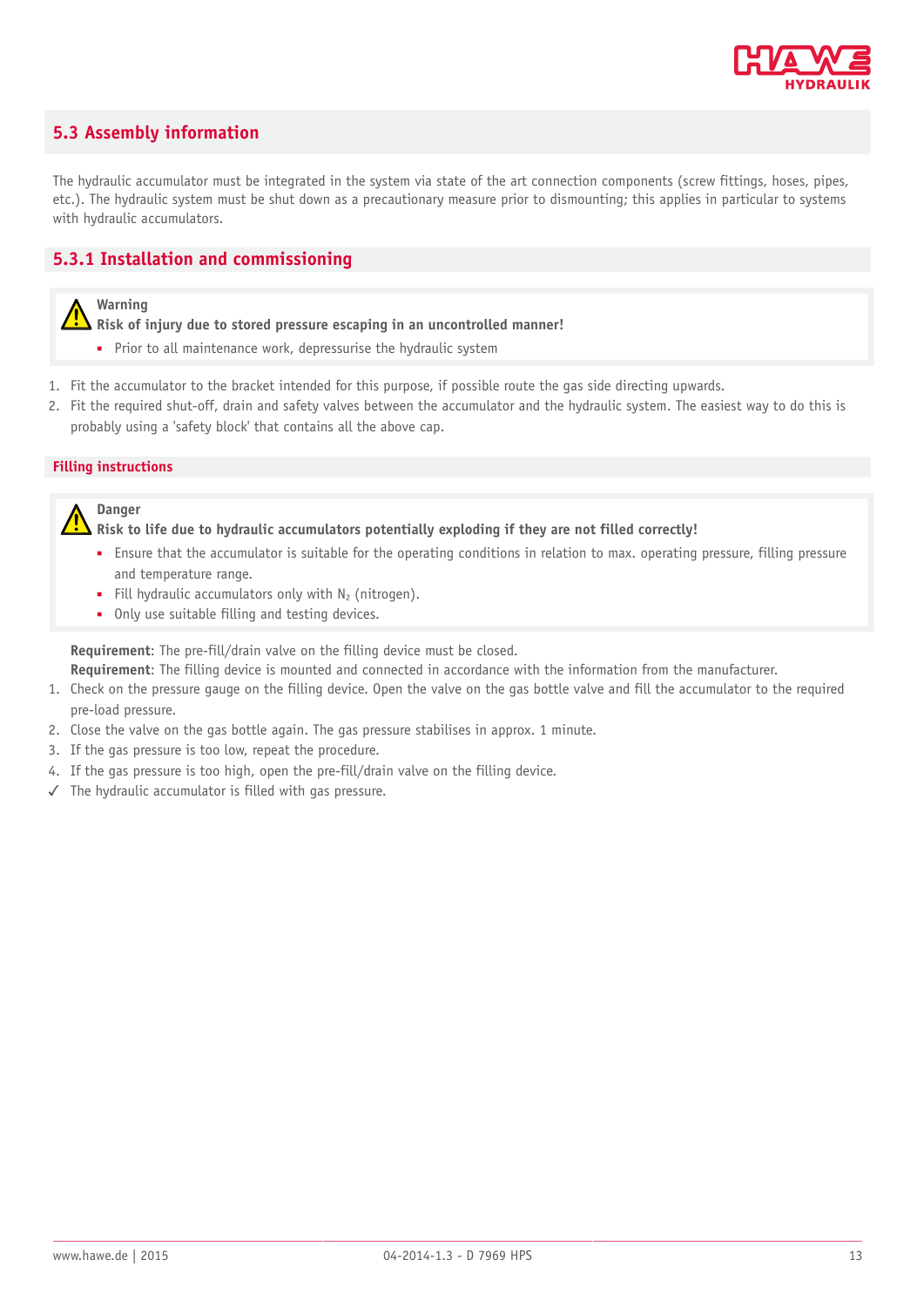

#### **Assembling and mounting example filling device HPCK**

- 1. Mount the adapter for the gas valve (1), the pressure gauge (6) and the filling hose (7) on the housing (5).
- 2. Mount the quick connector (9) on the open end of the filling hose (7).
- 3. Mount the quick connector with the filling hose on the gas valve on the piston type accumulator.
- ✓ The filling device has been fully assembled.
- 4. The pre-fill/drain valve (8) must be closed. It must be checked.
- 5. Insert the nylon seal and mount the filling device on the gas cylinder using adapter (1). Use corresponding tools for this purpose.
- ✓ The filling device has been fully mounted on the gas cylinder and is ready for operation.



*Figure 2: Filling device type HPCK suitable for MINIMESS 1620 screw connection with M16 x 2 thread.*

- 1. Adapter for gas valve 24.32 x G 1 1/4 (BSPP)
- 2. O-ring
- 3. Adapter G 1/4 (BSPP)
- 4. Fitting G 1/4 (BSPP)
- 5. Housing with G 1/4 (BSPP) connections
- 6. Pressure gauge (0-160 bar)
- 7. 2.5 m filling hose with M16x2 connector
- 8. Drain valve
- 9. Quick connector
- 10. Double nipple G 1/4 1/4 (BSPP)
- 11. Nylon seal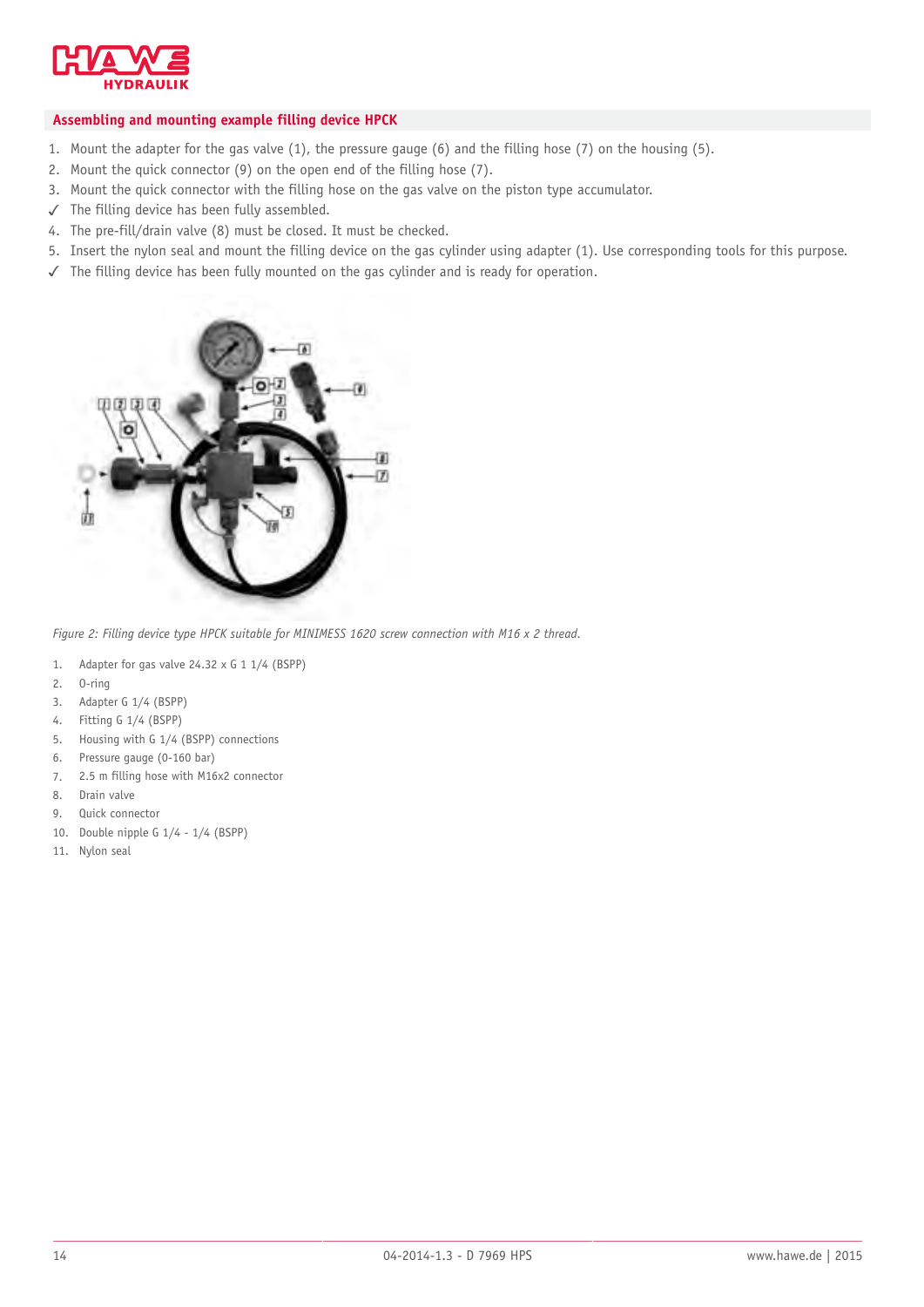

#### <span id="page-14-0"></span>**5.4 Operating instructions**

#### **Filtering and purity of the hydraulic fluid**

Soiling in the fine range, e.g. abraded material and dust, or in the macro range, e.g. chips, rubber particles from hoses and seals, can cause significant malfunctions in a hydraulic system. It is also to be noted that new hydraulic fluid "from the drum" does not necessarily meet the highest purity requirements.

<span id="page-14-1"></span>For trouble-free operation pay attention to the purity of the hydraulic fluid (see also purity class in [Chapter 3, "Parameters"](#page-6-0)).

#### **5.5 Maintenance information**

This product is largely maintenance-free.

Conduct a visual inspection to check the hydraulic connections for damage at regular intervals, but at least once per year. If external leaks are found, shut down and remedy.

<span id="page-14-2"></span>Check the device surfaces for dust deposits at regular intervals (but at least annually) and clean the device if required.

#### **5.5.1 Relieving pressure in piston type hydraulic accumulator and removing**



**Risk of injury due to stored pressure escaping in an uncontrolled manner!**

- Prior to all maintenance work, depressurise the hydraulic system
- $\nabla$  The filling device is mounted and connected in accordance with the information from the manufacturer. (See example in chapter: ["Installation and commissioning"\)](#page-12-1)
- 1. Completely release the gas from the accumulator through the bleed opening by slowly turning the drain valve counter-clockwise.
- ✓ The piston type accumulator is now depressurised and can be removed.
- $\Box$  The piston type accumulator is depressurised

<span id="page-14-3"></span>When replacing parts: Only use genuine spare parts from the manufacturer!

#### **5.5.2 Installing piston type accumulator**

- 1. Ensure that the internal surface of the cylinder tube and the thread are clean and free of swarf.
- 2. Install in reverse order to the removal procedure described above, applying a little hydraulic oil to lubricate the seals to make it easier to install the components.

#### <span id="page-14-4"></span>**5.5.3 Checking gas filling pressure**

- 1. Fit the gas valve adapter for the gas bottle (1), the pressure gauge (6) and the filling hose (7) to the housing (5) and the quick coupler (9) to the other end of the filling hose (7).
- 2. Fit the filling hose (7) with the quick coupler (9) to the gas valve for the piston-type accumulator.
- 3. Check that the filling/drain valve (8) is closed (turn clockwise).
- 4. Fit the filling device with adapter (1) to the gas bottle. Use tool. Do not forget the nylon seal (11).
- 5. Read off the current filling pressure on the pressure gauge (6).
- ✓ If the fluid level is too low, continue from step 5 of the filling instructions in [Chapter 5.3.1, "Installation and commissioning".](#page-12-1)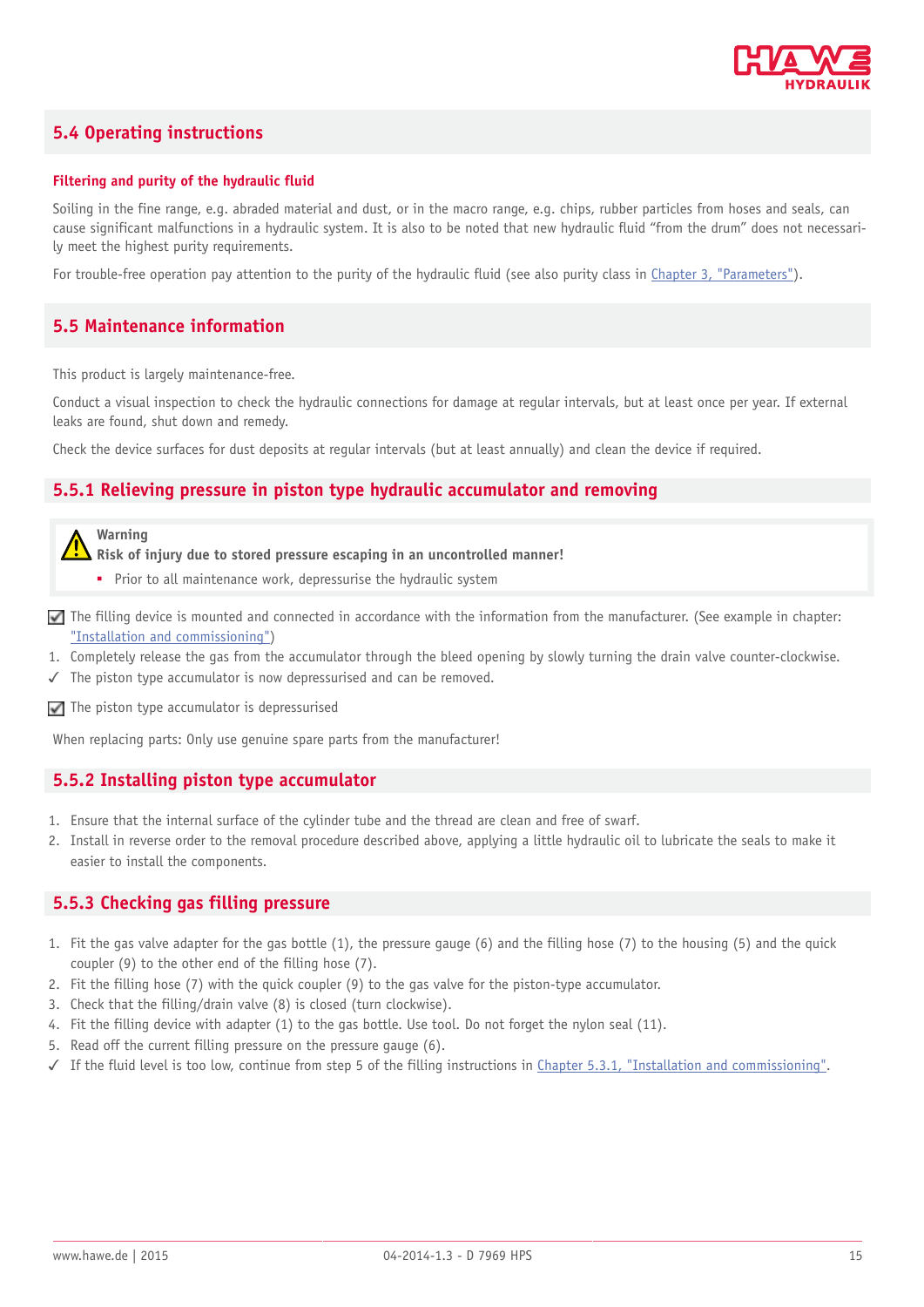

## <span id="page-15-0"></span>**6 Other information**

#### <span id="page-15-1"></span>**6.1 Accessories, spare parts and separate components**

Charging equipment **Note** 



For instructions on use and operation, see [Chapter 5.3, "Assembly information"](#page-12-0)

#### Coding **Charging kit HPCK (8800 8125-00)**

Scope of delivery **Gas-filling valve, pressure gauge, supply line and connector** For the gas bottle adapter see table **(order separately)**

| Country   | AT, CS, DE, IT<br><b>DK, NL, NO,</b><br>PL, SE |         | AU, GB, IE, CA, US<br>IN, NZ, ZA |         | HU, IL  | FR, SU  |
|-----------|------------------------------------------------|---------|----------------------------------|---------|---------|---------|
| Coding of | 6099                                           | 6099    | 6099                             | 8330    | 6099    | 6099    |
| adapter   | 0124-00                                        | 0126-00 | $0127 - 00$                      | 0503-00 | 0122-00 | 0123-00 |

Seal kits (spare part)

Minimess connection **Order coding 3019 5131-00** 

| Suitable for                 | Order coding     |
|------------------------------|------------------|
| HPS $10 - 350 - 50 - $       | Seal kit HPS 50  |
| HPS $10 - 350 - 80 - \dots$  | Seal kit HPS 80  |
| HPS $10-350-100$ -           | Seal kit HPS 100 |
| HPS $10-350-140$ -           | Seal kit HPS 140 |
| HPS $10-350-160$ -           | Seal kit HPS 160 |
| HPS $10 - 350 - 180 - \dots$ | Seal kit HPS 180 |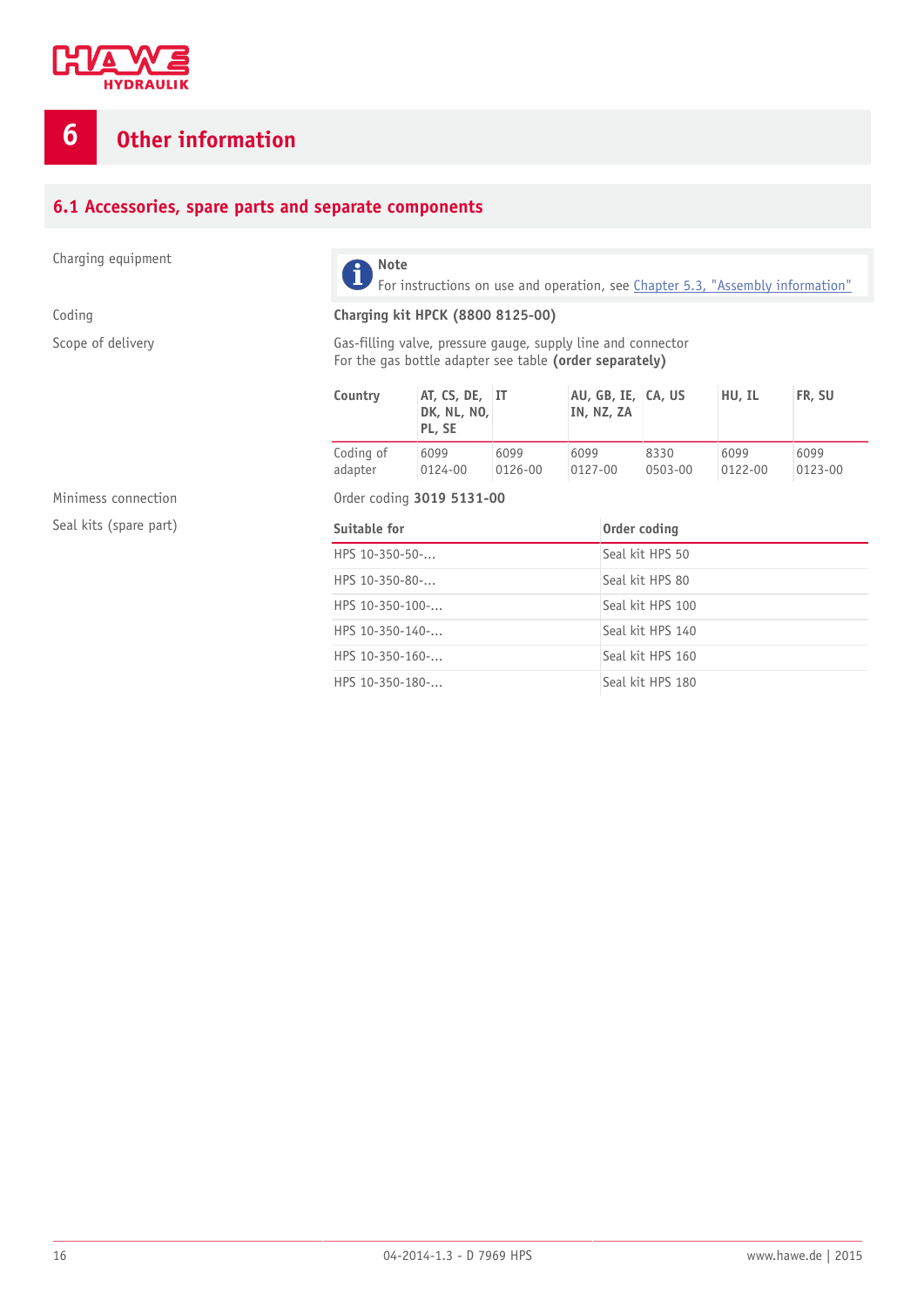

## <span id="page-16-0"></span>**6.2 Mounting brackets**

**Version 1 Version 2**





| Coding                  | <b>Suitable</b><br>for HPS | <b>Version H</b> |     | W   | Width | <b>Material</b><br>thickness<br>(mm) | Ød  | a   | $\mathbf b$ | Slot hole S<br>exf |                 | <b>SW</b> | m (kg) |
|-------------------------|----------------------------|------------------|-----|-----|-------|--------------------------------------|-----|-----|-------------|--------------------|-----------------|-----------|--------|
| HP Clamp 60             | $-050$                     | $\mathbf{1}$     | 102 | 80  | 34    | 3                                    | 60  | 50  | $-$         | 9x15               | 1xM10x30-8.8    | 17        | 0.3    |
| HP Clamp 90             | $- -$                      | $\mathbf{1}$     | 140 | 110 | 34    | $\overline{3}$                       | 90  | 80  | $-$         | 9x15               | 1xM10x30-8.8    | 17        | 0.43   |
| HP Clamp 95             | $-080$                     | $\mathbf{1}$     | 140 | 110 | 34    | $\overline{3}$                       | 95  | 80  | $-$         | 9x15               | 1xM10x30-8.8    | 19        | 0.43   |
| HP Clamp 95-2           | $-080$                     | $\overline{c}$   | 110 | 170 | 34    | 3                                    | 95  | 68  | 111         | 13x21              | 2xM12x70-8.8    | 19        | 0.72   |
| HP clamp<br>$120 - 2$   | $-100$                     | $\overline{c}$   | 135 | 202 | 34    | $\overline{3}$                       | 120 | 88  | 131         | 13x21              | 2xM12x70-8.8 19 |           | 0.81   |
| HP clamp 120<br>$H - 2$ | $-100$                     | $\overline{c}$   | 144 | 205 | 34    | 5                                    | 125 | 88  | 140         | 13x21              | 2xM12x70-8.8 19 |           | 1.1    |
| HP clamp<br>$165 - 2$   | $-140$                     | $\overline{c}$   | 180 | 235 | 40    | $\overline{3}$                       | 165 | 125 | 171         | 13x21              | 2xM12x70-8.8    | 19        | 1.05   |
| HP clamp<br>$185 - 2$   | $-160$                     | $\overline{c}$   | 200 | 255 | 40    | $\overline{3}$                       | 185 | 145 | 191         | 13x21              | 2xM12x70-8.8    | 19        | 1.13   |
| HP clamp 185<br>$H - 2$ | $-160$                     | $\overline{c}$   | 200 | 270 | 40    | 5                                    | 185 | 145 | 195         | 13x25              | 2xM12x70-8.8    | 19        | 1.56   |
| HP clamp<br>$205 - 2$   | $-180$                     | $\overline{c}$   | 220 | 290 | 40    | $\overline{3}$                       | 205 | 152 | 211         | 13x21              | 2xM12x70-8.8    | 19        | 1.25   |
| HP clamp 205<br>$H-2$   | $-180$                     | $\mathcal{P}$    | 220 | 295 | 40    | 5                                    | 205 | 152 | 215         | 13x21              | 2xM12x70-8.8    | 19        | 1.71   |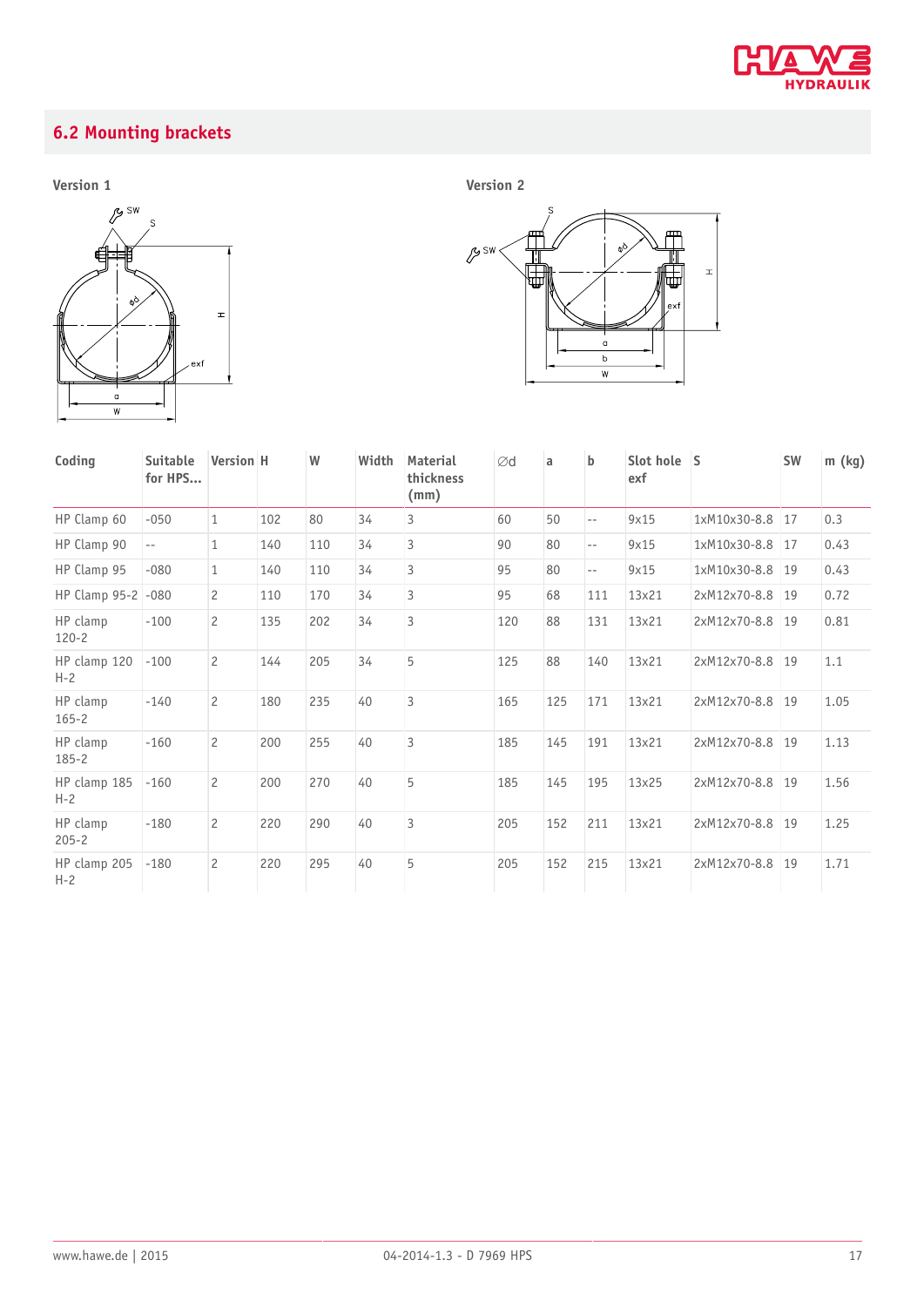

## <span id="page-17-0"></span>**6.3 Layout instructions**

| Max. working pressure                          | The max. permissible working pressure is the maximum pressure that may be applied<br>to the accumulator. For these accumulators it is 350 bar.                                                                                                                                                                                                                                        |
|------------------------------------------------|---------------------------------------------------------------------------------------------------------------------------------------------------------------------------------------------------------------------------------------------------------------------------------------------------------------------------------------------------------------------------------------|
| Parameters                                     | p <sub>o</sub> : gas pre-load pressure<br>p <sub>1</sub> : min. operation pressure<br>p <sub>2</sub> : max. operation pressure<br>V <sub>0</sub> : effective nominal volume of accumulator<br>$V_1$ : gas nominal volume at $p_1$<br>$\bullet$ V <sub>2</sub> : gas nominal volume at $p_2$<br>$\bullet$ $\Delta V$ : delivered or received usable oil volume between $p_1$ and $p_2$ |
| Gas pre-load pressure po<br>(reference values) | Depending on application:                                                                                                                                                                                                                                                                                                                                                             |
|                                                | pressure storage: approx. 90% of the minimal working pressure<br>pulsation dampening: approx. 60% of the maximum working pressure<br>Consideration of temperature influence $p_{0,t_{\text{min}}} = p_{0,t_{\text{min}}} \cdot \frac{t_{\text{min}} + 273}{t_{\text{max}} + 273}$                                                                                                     |
| State change                                   | The compression and decompression of accumulator fillings follow the phys. law of<br>polytropic gas state changes. There are the following thermodynamic condition:                                                                                                                                                                                                                   |
|                                                | • an isothermal condition change happens during slow changes, e.g. when used to<br>compensate leakage<br>• The adiabatic change in rapid processes, e.g. for use as a damping element                                                                                                                                                                                                 |
| Calculation V <sub>0</sub>                     | $V_0 = \frac{\Delta V}{\left(\frac{\rho_0}{\rho_1}\right)^{\frac{1}{n}} - \left(\frac{\rho_0}{\rho_2}\right)^{\frac{1}{n}}}$ (reference value: $V_0 = 1.5$ to $3 \times \Delta V$ )                                                                                                                                                                                                   |
| Basic design                                   | Œ.<br>(ව)<br>の<br>ඹ                                                                                                                                                                                                                                                                                                                                                                   |

- 1. Gas valve
- 2. Valve Protection
- 3. Gas flange
- 4. Guide ring 5. Piston
- 6. Piston seal
- 7. Cylinder tube
- 8. Flange seal
- 9. Back up ring
- 10. Fluid flange